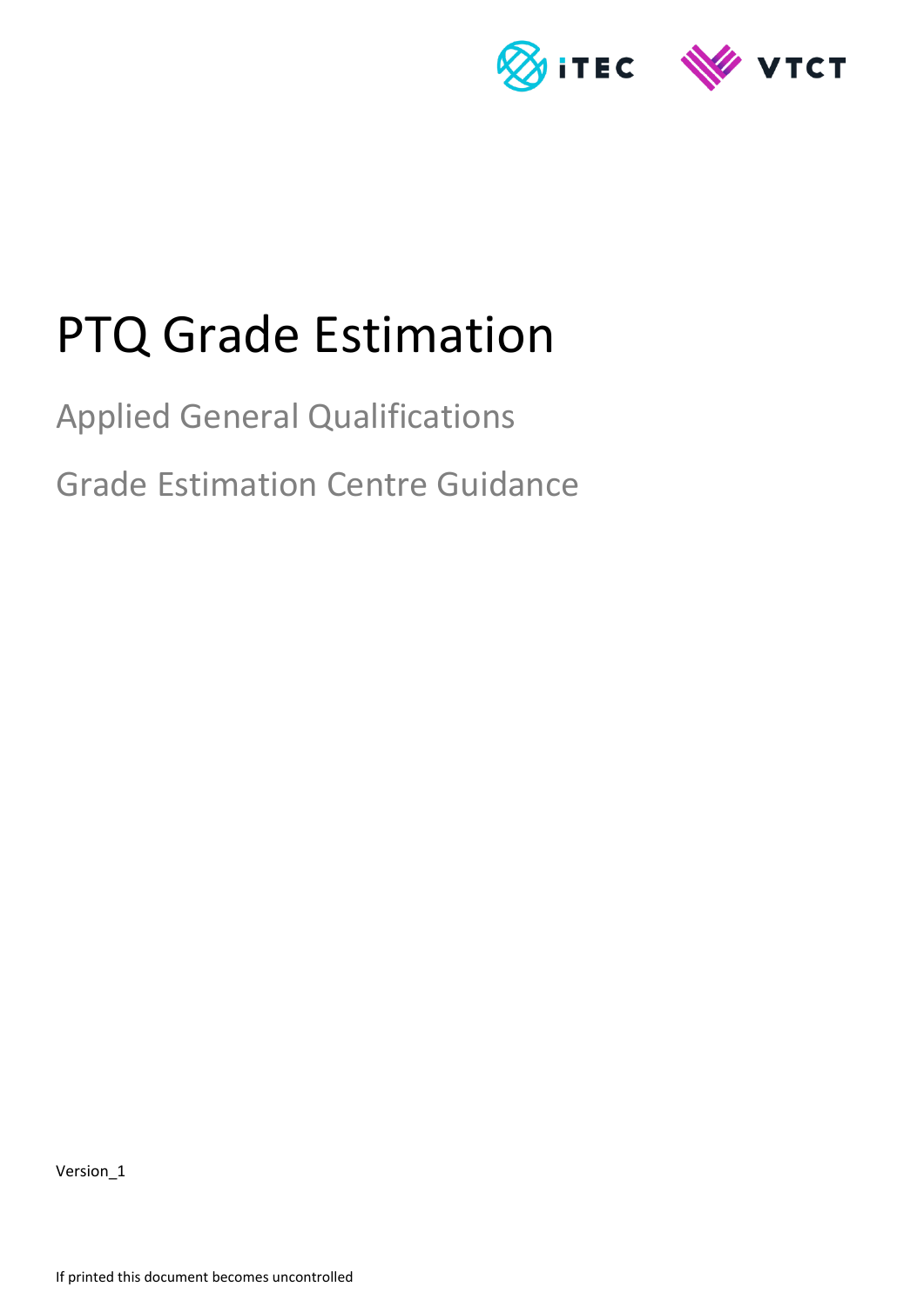

## **Contents**

| 1.  |       |  |  |  |  |  |
|-----|-------|--|--|--|--|--|
| 2.  |       |  |  |  |  |  |
| 3.  |       |  |  |  |  |  |
| 4.  |       |  |  |  |  |  |
| 5.  |       |  |  |  |  |  |
| 6.  |       |  |  |  |  |  |
|     | 6.1.  |  |  |  |  |  |
|     | 6.2.  |  |  |  |  |  |
|     | 6.3.  |  |  |  |  |  |
|     |       |  |  |  |  |  |
|     | 7.1.  |  |  |  |  |  |
|     | 7.2.  |  |  |  |  |  |
|     | 7.3.  |  |  |  |  |  |
|     | 7.4.  |  |  |  |  |  |
|     | 7.5.  |  |  |  |  |  |
|     | 7.6.  |  |  |  |  |  |
|     | 7.7.  |  |  |  |  |  |
|     | 7.8.  |  |  |  |  |  |
|     | 7.9.  |  |  |  |  |  |
|     | 7.10. |  |  |  |  |  |
| 8.  |       |  |  |  |  |  |
| 9.  |       |  |  |  |  |  |
|     | 9.1.  |  |  |  |  |  |
|     | 9.2.  |  |  |  |  |  |
|     | 9.3.  |  |  |  |  |  |
| 10. |       |  |  |  |  |  |
| 11. |       |  |  |  |  |  |
| 12. |       |  |  |  |  |  |
| 13. |       |  |  |  |  |  |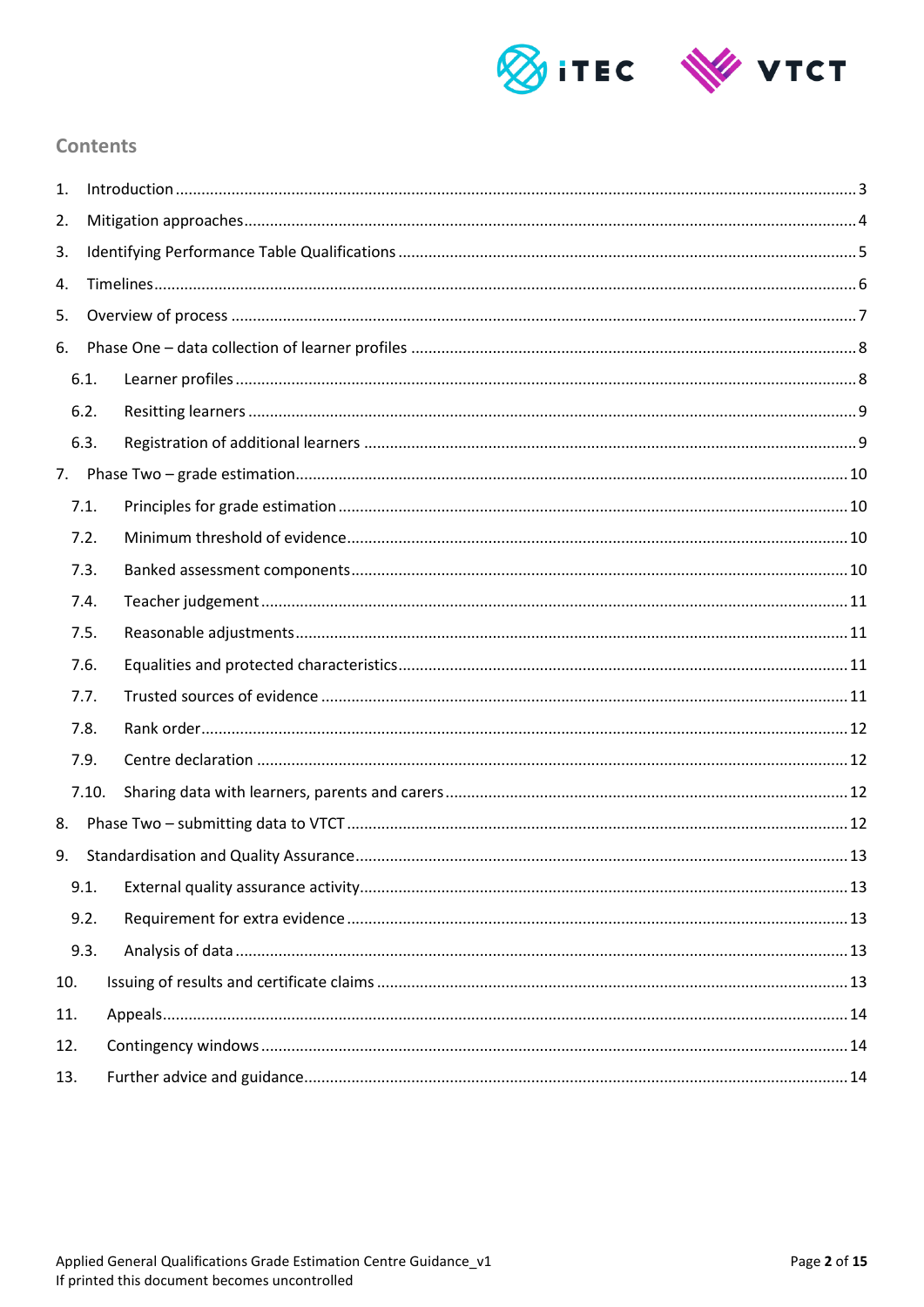

# <span id="page-2-0"></span>**1. Introduction**

In a few short weeks, life and the educational landscape have been completely changed by Covid-19. VTCT understands completely the difficulties and disruption this has caused to you, your learners and your staff. We want to ensure that we are doing everything we can to support you and your learners through this time.

Our website [www.vtct.org.uk](http://www.vtct.org.uk/) contains information and guidance aligned with the latest UK Government, Regulatory and World Health Organisation (WHO) official advice.

On 9th April 2020, Ofqual recognised the complexity of the landscape for vocational and technical qualifications and stated a single approach is not appropriate. Ofqual proposed a new "extraordinary regulatory framework" to let awarding organisations deliver results "using approaches that would not be allowed in ordinary circumstances". It will be based on "key principles", Ofqual, April 2020) and requires awarding organisations to:

- Issue results to as many learners as possible
- Ensure that each result issued is sufficiently reliable and valid
- Maintain standards, as far as possible, within the same qualification in line with previous years
- Maintain standards, as far as possible, across similar VTCT qualifications and other similar qualifications made available by other awarding organisations

The framework covers vocational and technical qualifications and any general qualifications, which are not covered by the Government's separate plan for GCSEs and A-levels. The learners in scope for the framework are those due to receive results between March and the end of July 2020.

Guidance has been published by Ofqual for all qualifications to be awarded and graded in summer 2020. For more information in regards to Ofqual guidelines please follow the link: [https://www.gov.uk/government/organisations/ofqual.](https://www.gov.uk/government/organisations/ofqual)

Awarding organisations were required by Ofqual to categorise their qualifications according to their purpose.

The range of qualifications in scope includes:

- Qualifications from Entry level to level 6
- Those approved for public funding and delivery, irrespective of the age of the learner
- Those qualifications which are not A Levels, AS levels, GCSEs, EPAs and AEA
- Functional skills legacy qualification end date has been extended until December 2020

The purpose of the qualifications would then influence the mitigation approach that would be implemented. The three categories of qualification are:

- Qualifications where the primary focus is progression to HE/FE
- Qualifications where there is a dual-mixed purpose (progression and licence to practise)
- Qualifications where their primary use is licence to practise or occupational competency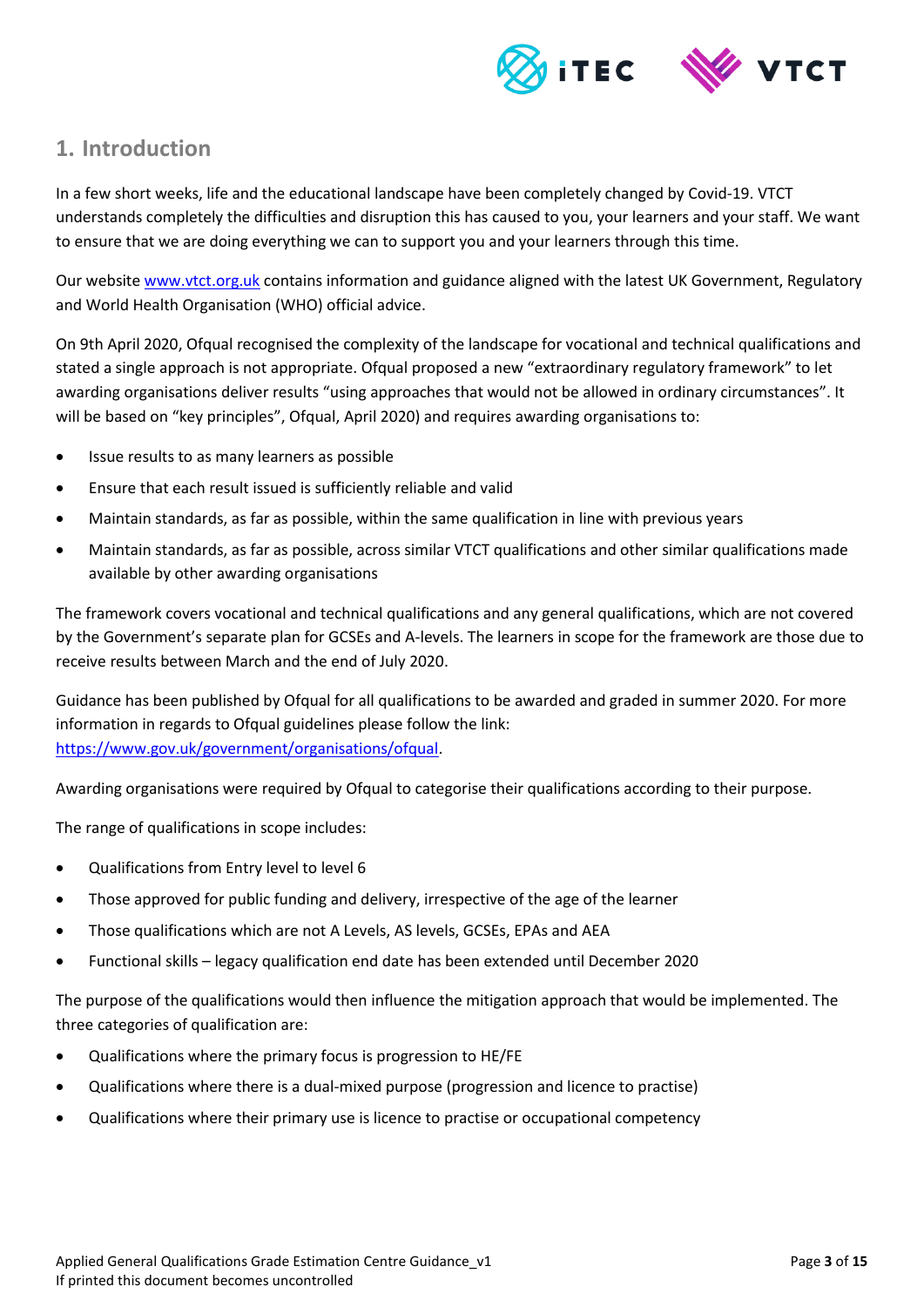

# <span id="page-3-0"></span>**2. Mitigation approaches**

VTCT has been working closely with our regulators to ensure the most appropriate way forward is in place for learners to progress with their vocational and technical qualifications. VTCT has been working through each of the qualifications in our portfolio and aligning them to a mitigation approach. The approach to awarding will depend on the qualification's primary purpose. See figure 1 below.

#### **Figure 1**



Awarding organisations were instructed by Ofqual to select a mitigation approach based on the following principles:

#### **Qualifications where the primary focus is progression to HE/FE**

For qualifications used for progression to further or higher education, it is government policy that, as far as possible, qualifications in this category should be treated in the same way as GCSEs, AS and A levels, with learners receiving a calculated result.

#### **Qualifications where there is a dual-mixed purpose (progression and licence to practise)**

For those qualifications with a mixed purpose, awarding organisations needed to consider the primary purpose of each of their qualifications. If it more closely aligns with the primary purpose of supporting progression to further or higher education, then the starting point would be a calculated result, in line with qualifications in the first category, with an adapted assessment potentially being made available where this is not possible. If the qualification is more closely aligned with signifying occupational competence, then the starting point should be the provision of adapted assessments. The postponement of assessments, leading to a delay to results, should be a last resort.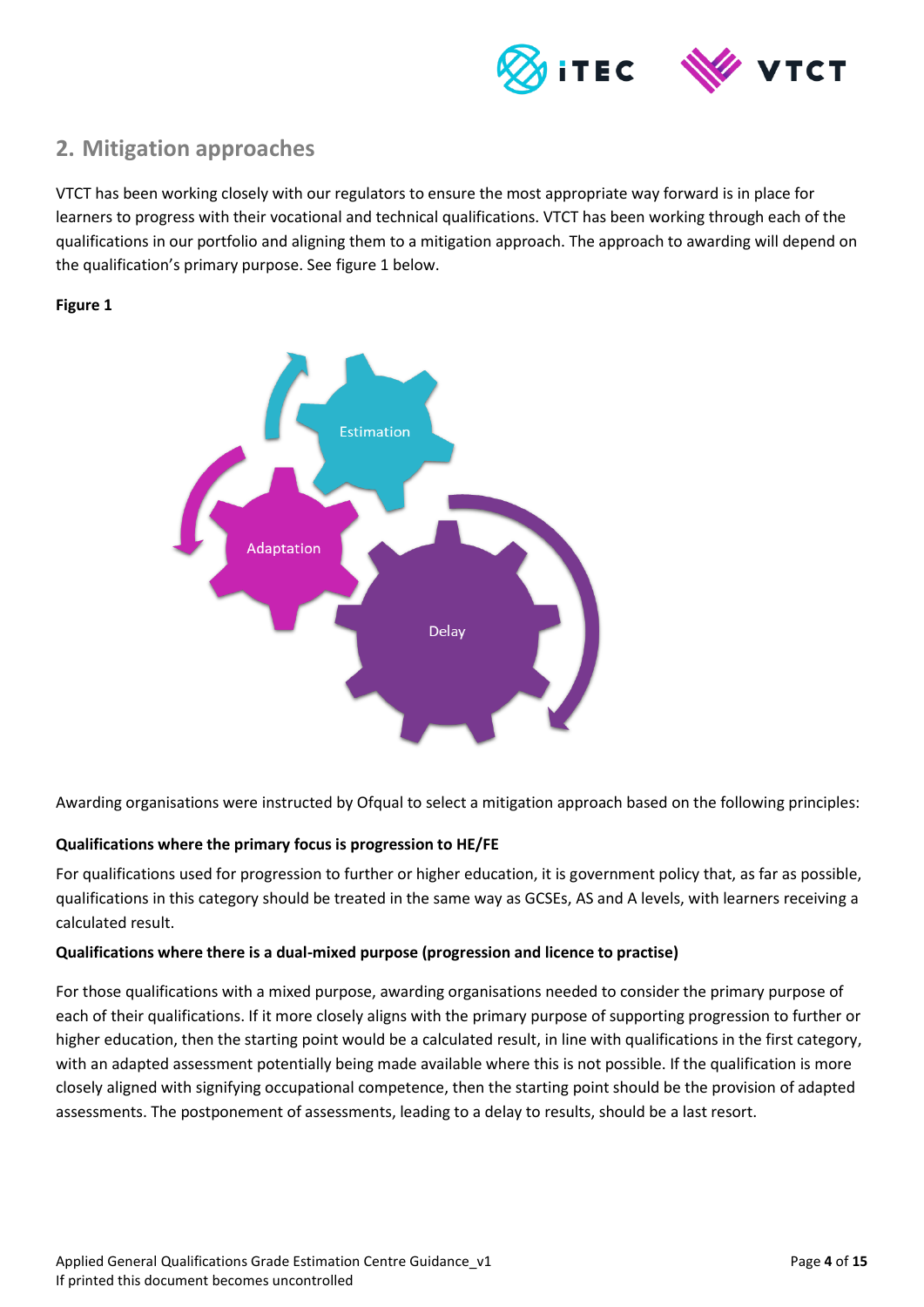

#### **Qualifications where their primary use is licence to practise or occupational competency**

For qualifications which are used to signal occupational competence, Ofqual recognises that it would not be suitable for learners to receive a calculated result. This is because it would not be clear that a learner possesses the skills required by the role to which the qualification relates, or does not meet the standards set by professional bodies or regulations. This could have health and safety implications.

# <span id="page-4-0"></span>**3. Identifying Performance Table Qualifications**

VTCT has identified that our performance table qualifications (PTQ's) are appropriate for the estimation mitigation approach. This guidance document is specifically to support centres in estimating centre grades for the qualifications indicated below:

| <b>Product code</b>     | <b>Qualification title</b>                                                |  |  |
|-------------------------|---------------------------------------------------------------------------|--|--|
| <b>Applied Generals</b> |                                                                           |  |  |
| SP3D17                  | VTCT Level 3 Introductory Diploma in Sports Studies                       |  |  |
| SP3D18                  | VTCT Level 3 Subsidiary Diploma in Sports Studies                         |  |  |
| SP3D19                  | VTCT Level 3 Diploma in Sports Studies                                    |  |  |
| SP3D20                  | VTCT Level 3 Extended Diploma in Sports Studies                           |  |  |
| SP3C16                  | VTCT Level 3 National Certificate in Sport and Exercise Sciences          |  |  |
| SP3EC1                  | VTCT Level 3 National Extended Certificate in Sport and Exercise Sciences |  |  |
| SP3D26                  | VTCT Level 3 National Foundation Diploma in Sport and Exercise Sciences   |  |  |
| SP3D27                  | VTCT Level 3 National Diploma in Sport and Exercise Sciences              |  |  |
| SP3ED25                 | VTCT Level 3 National Extended Diploma in Sport and Exercise Sciences     |  |  |

VTCT's Applied General Qualifications are primarily delivered to 16-19 year olds and provide progression into further studies or employment.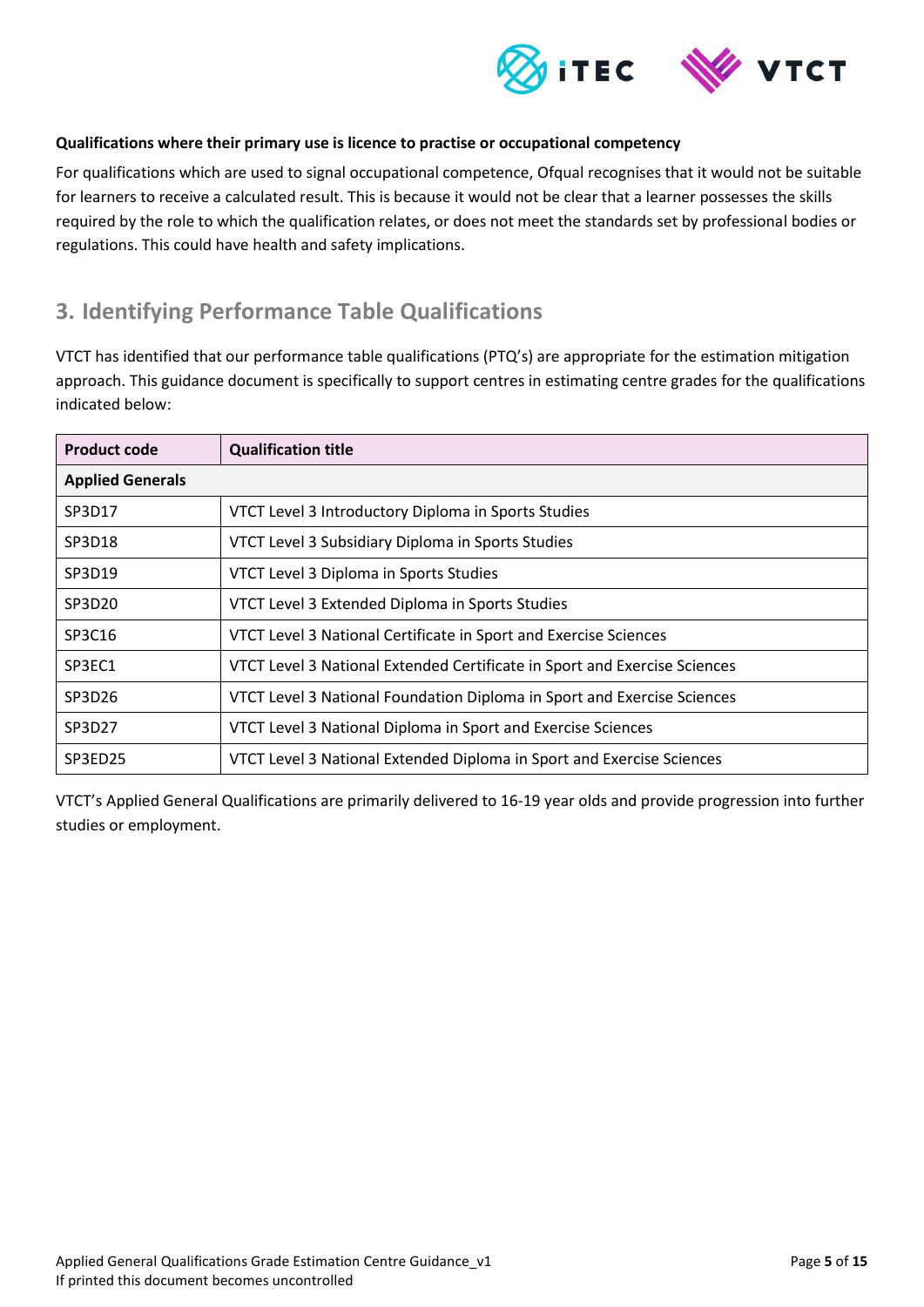

# <span id="page-5-0"></span>**4. Timelines**

VTCT is committed to releasing learner results on the dates published in the key dates calendar for the Summer 2020 series. Collaboration between VTCT and our centres will be essential during this intense period of activity. It is critical that our centres meet the deadline dates that have been set to enable their learners to receive results and be certificated. It is important to ensure that accurate information is submitted throughout the process as failure to do this may cause unnecessary delays. It may be necessary for VTCT to contact centres during this process, please be alert and responsive to our communications.

| Date                 | <b>Action</b>                                                                               |
|----------------------|---------------------------------------------------------------------------------------------|
| 28.05.20             | Complete data collection phase 1                                                            |
| 20.05.20 to 12.06.20 | Window of grade estimation activity for centres                                             |
| w/c 01.06.20         | Mandatory engagement webinar for phase 2 grade estimation upload                            |
| 05.06.20             | Schedule learners for externally moderated/marked assessments                               |
| 12.06.20             | Deadline for uploading of centre grade estimations                                          |
| 23.06.20 to 06.07.20 | Standardisation and Quality Assurance process of externally moderated/marked<br>assessments |
| June to August       | EQA activity for Applied General Qualifications                                             |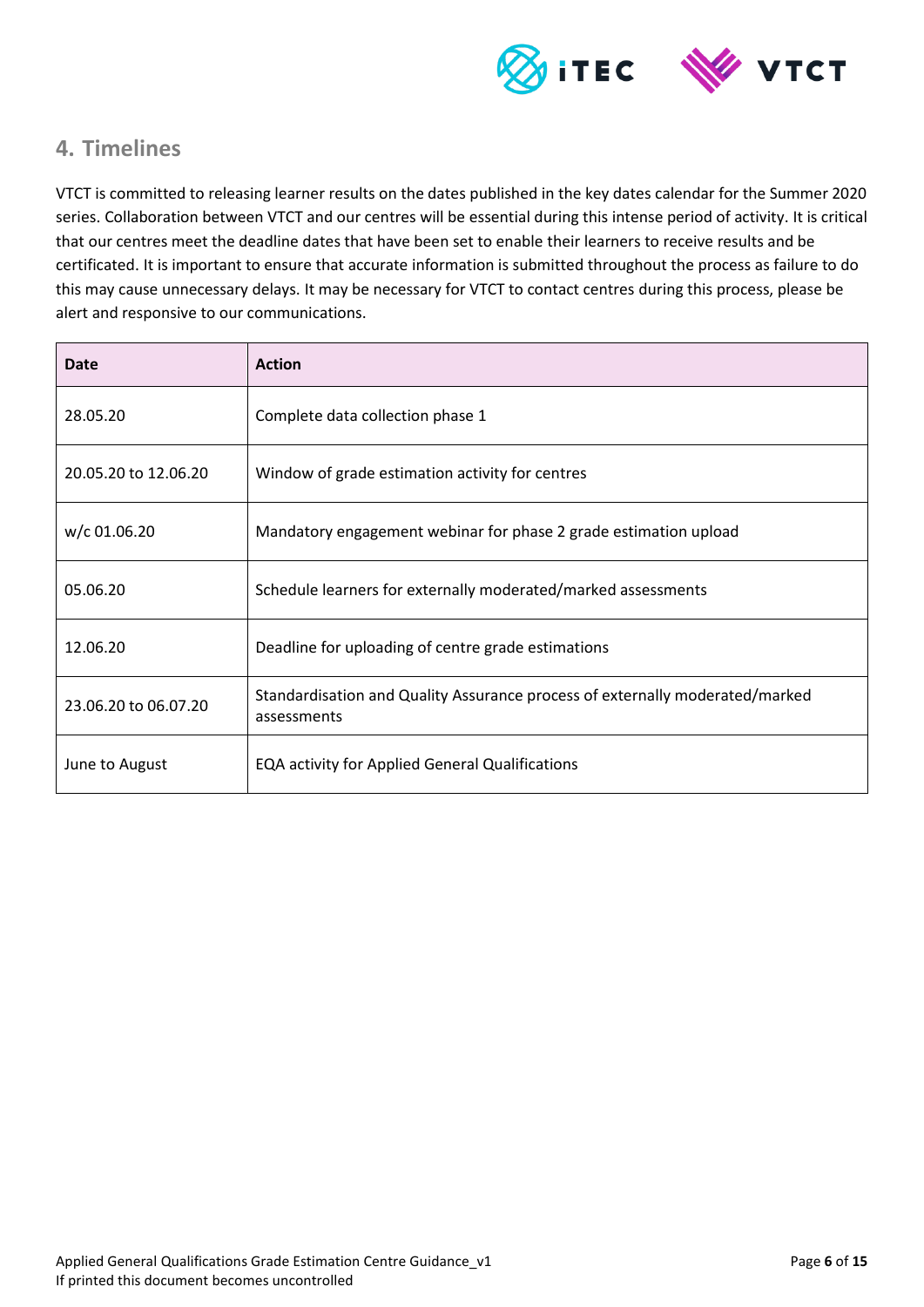

# **5. Overview of process**

<span id="page-6-0"></span>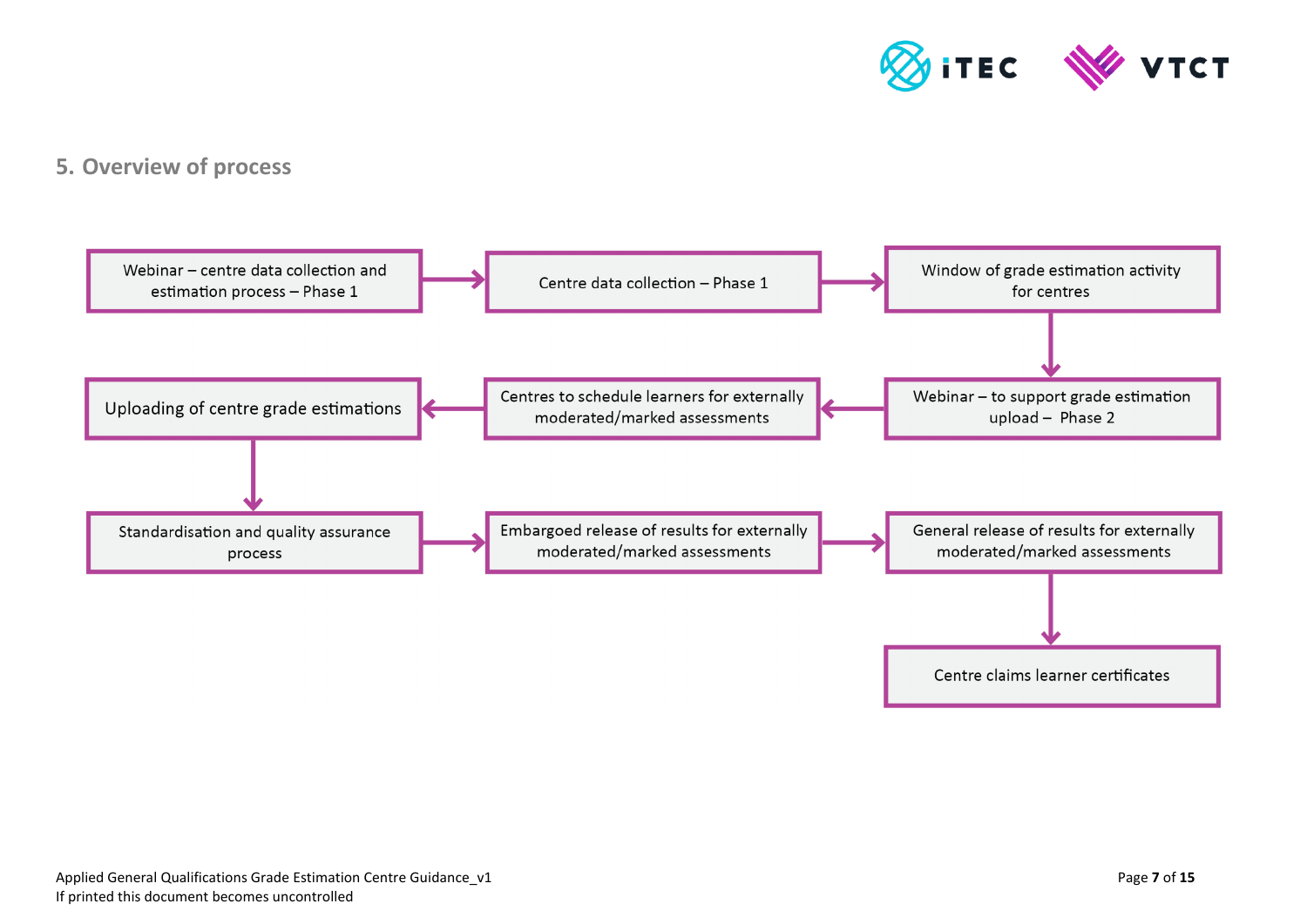



# <span id="page-7-0"></span>**6. Phase One – data collection of learner profiles**

The initial stage of the grade estimation process is a mandatory data collection that all centres delivering PTQs are required to complete. Centres will be required to categorise their registered learners, for each PTQ that they offer, into one of the following categories:

- Withdraw
- Estimate in-flight learners
- Estimate completing learners
- Delay
- Complete

The teacher/s delivering the qualification will be responsible for deciding on the correct mitigation process for each of their learners. This information will then need to be passed to the Exams Officer to enable them to process the data collection.

VTCT has published an additional guidance document to support centres in completing the data collection.

The deadline for submission for the mandatory data collection is 28th May.

## <span id="page-7-1"></span>**6.1. Learner profiles**

Centres will categorise their learners using the following principles:

#### **'Withdraw' category**

Centres go through a formal process to withdraw learners from their programme of study at centre level but this information may not have been passed to VTCT. If there are any learners on the pre-populated web form that have not been formally withdrawn with VTCT, they will need to be placed into the 'withdraw' category.

There may be some learners pre-populated on the web form from previous years who were not formally withdrawn from the qualification; in this instance centres will need to place these learners in the 'withdraw' category.

#### **'Estimate - In-flight learners' category**

In-flight learners refers to learners that are in year one of a two year programme, for example year 12 learners in their first year of the National Diploma in Sport and Exercise Sciences or Extended Diploma in Sports Studies who are not due to complete their qualification until 2021. VTCT has decided to adopt the same approach for in-flight learners as for completing learners, so as not to disadvantage the learners and to help to lessen the burden on learners and centres in the next year of study.

#### '**Estimate - Completing learners' category**

Completing learners refers to learners who are due to complete their qualification in Summer 2020. For example, this may be year 13 learners in the second year of the National Diploma in Sport and Exercise Sciences or Extended Diploma in Sports Studies who are due to complete the qualification in summer 2020.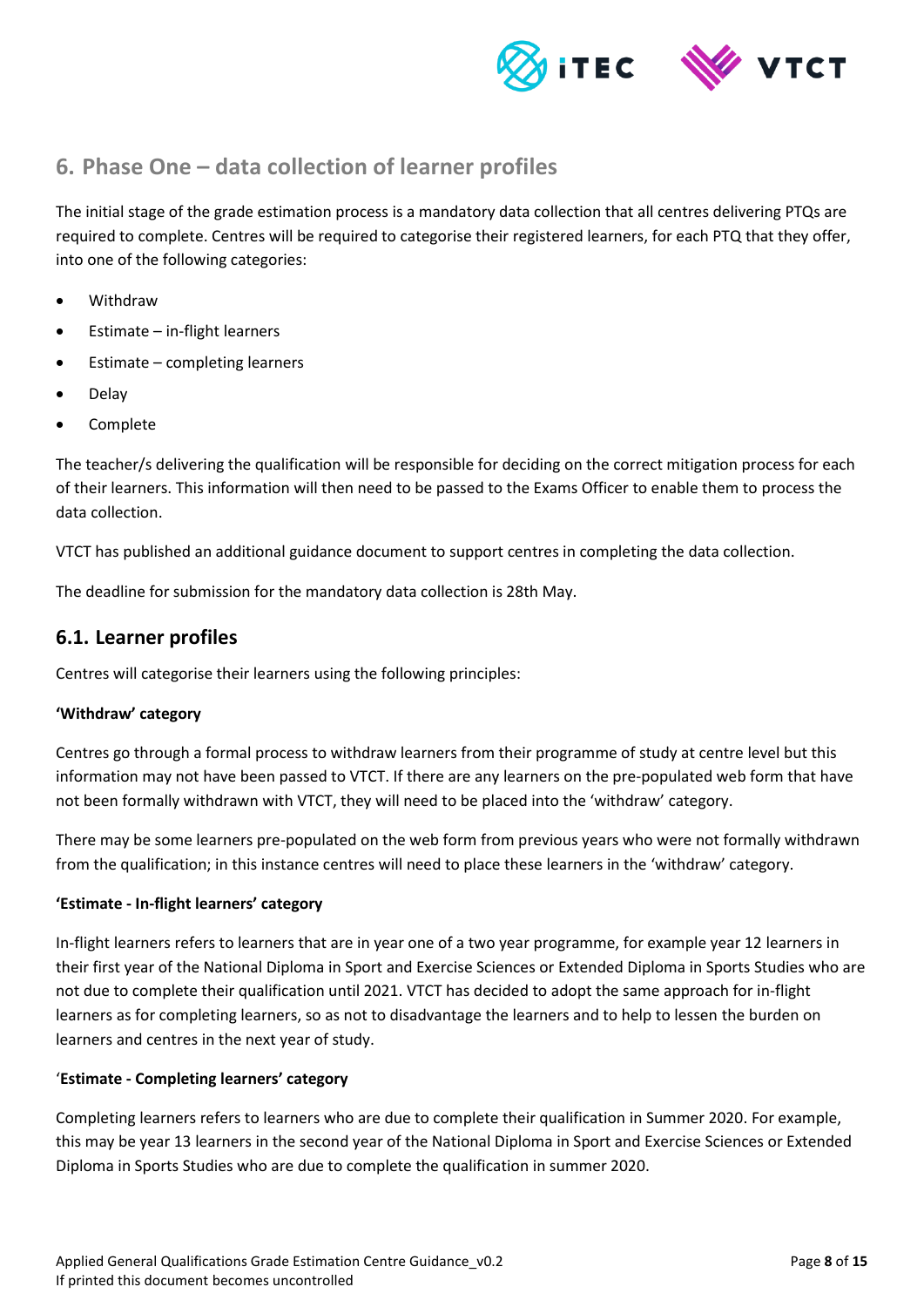

#### **'Delay' category**

Centres may choose to delay learners based on the principles of estimation and the minimum threshold requirements. Delayed learners would return to the centres to complete their qualification at a later date. Information on the principles of estimation and the minimum threshold requirements for grade estimation can be found within this centre guidance pack and the webinar slides published on the secure area of the VTCT website. VTCT has put in place contingency assessment windows to support delayed learners.

#### **'Complete' category**

There may be some learners who have completed all the components and requirements for a qualification and the centre is ready to claim their certificate. In this instance the learner can be placed into the 'Complete' category and the certificate can be claimed using the standard process.

## <span id="page-8-0"></span>**6.2. Resitting learners**

There may be some learners within the centre who were planning to re-sit assessments in summer 2020. In this instance centres can follow the same procedure for grade estimation. The learner would be placed into one of the 'Estimate' categories.

## <span id="page-8-1"></span>**6.3. Registration of additional learners**

Centres will be able to identify if they intend to register additional learners on the qualification. If there are learners within the centre who are not yet registered on the qualification, centres will need to action this as soon as possible to avoid further delays in this process.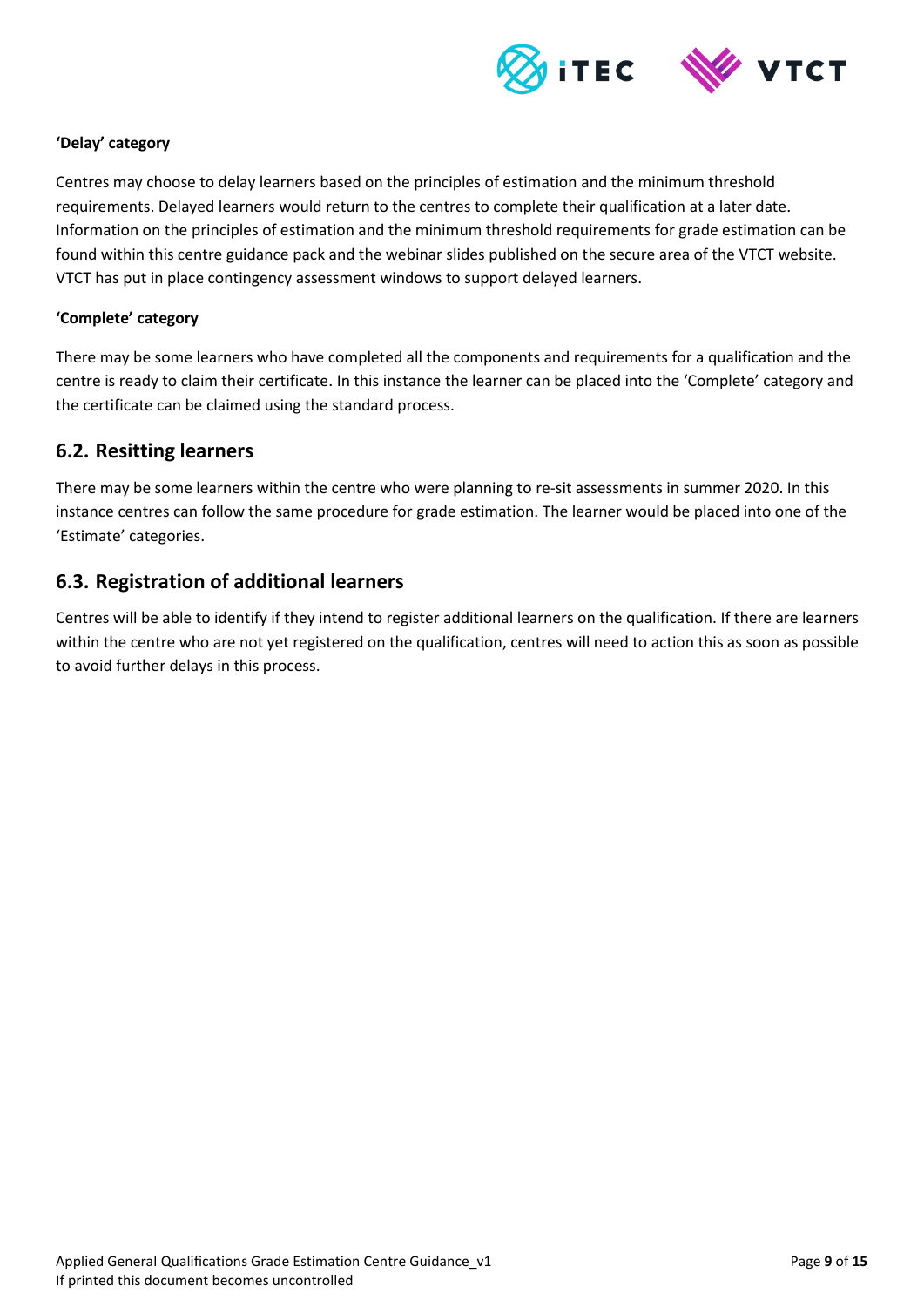

# <span id="page-9-0"></span>**7. Phase Two – grade estimation**

Once centres have categorised their learners, the process of estimating learner grades will commence. Estimated grades will need to be based on the principles of grade estimation and the minimum threshold requirements.

For the Applied General Qualifications, centres will be required to estimate grades for the assessment components that learners were due to complete in the Summer 2020 window. This may include one or more of the following components:

- External examinations
- Assignments

## <span id="page-9-1"></span>**7.1. Principles for grade estimation**

Ofqual has recognised the complexity of the vocational and technical qualifications landscape, therefore VTCT will not be in a position to adopt a detailed and prescriptive approach to grade estimation. Instead, VTCT has established a flexible principles-based approach which delegates to centres the decision-making around grade estimations.

VTCT has set principles on which to base your centre grade estimations. These principles are listed in order of importance with number one being of the highest importance when estimating your learner grades.

The Principles for grade estimation for the Applied General Qualifications are as follows:

- 1. Basing estimation on most trusted sources of evidence
- 2. Maintain standards, as far as possible, within the same qualification in line with previous years
- 3. Maintain integrity of performance table qualifications
- 4. Learner has demonstrated commitment to the course and has had sufficient attendance
- 5. Learner has core knowledge that will support progression

## <span id="page-9-2"></span>**7.2. Minimum threshold of evidence**

Centres will be required to make professional judgements when ascertaining if a learner is eligible for the grade estimation process. Centres should consider the principles of grade estimation when making their decisions. This principle based approach will help to ensure that no learner has been unwittingly disadvantaged by a rigid estimation process. The principles are a framework for decision making and represent critically important requirements. Centre should give priority to meeting the principles in accordance with the order in which they are set out. Where there is a conflict between two or more principles, the centre must consider the principles in the order in which they are set out. VTCT recognise that centres may have to make difficult decisions and it is likely that some compromises will become unavoidable. Centres should be consistent in how they make these compromises.

## <span id="page-9-3"></span>**7.3. Banked assessment components**

A banked assessment component is an assessment that has been marked or moderated by VTCT. The banked component grade that the learner has been issued and quality checked by VTCT. For example, this may be a completed external examination paper or an internal assignment which has been confirmed by an External Quality Assurer.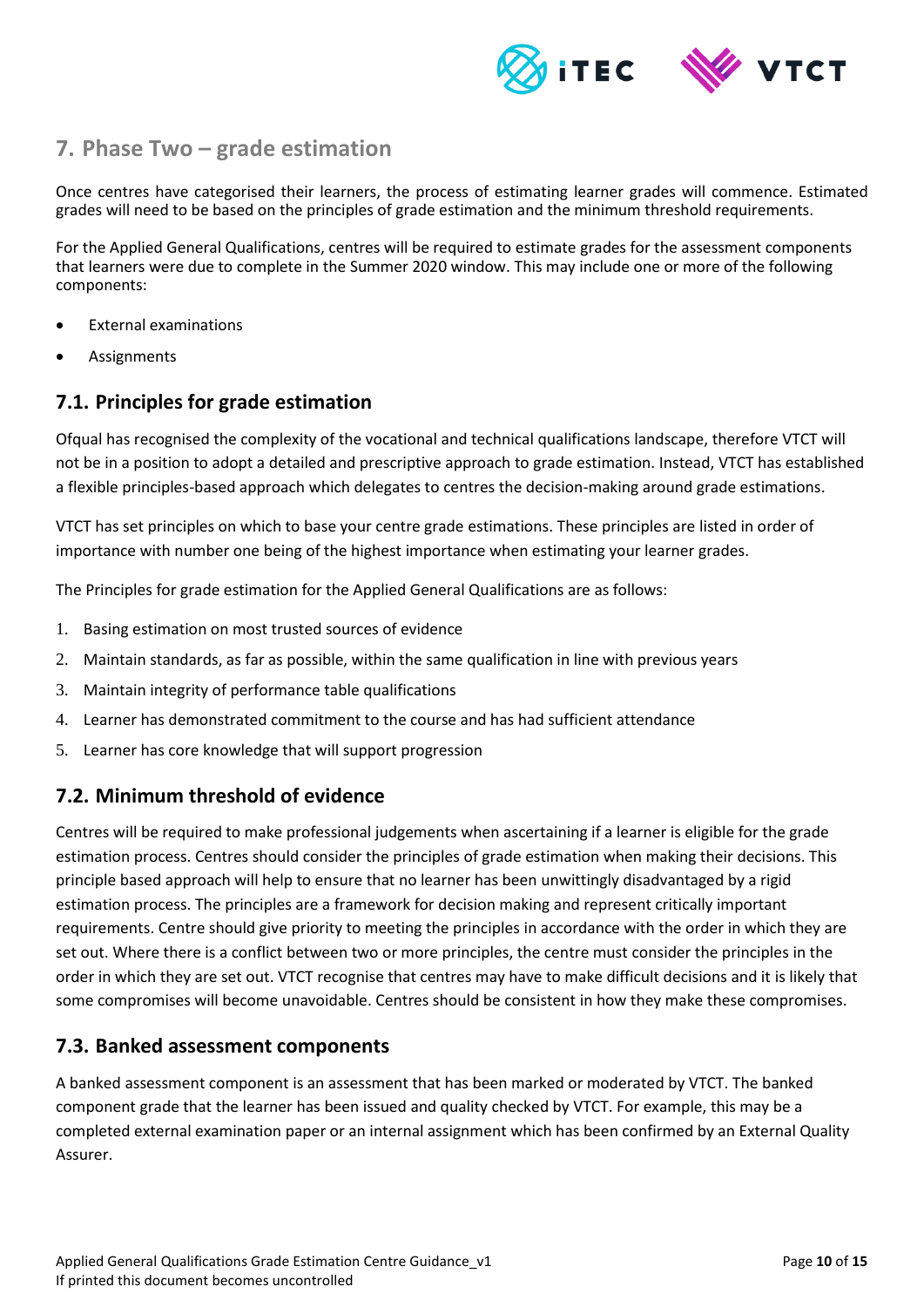

## <span id="page-10-0"></span>**7.4. Teacher judgement**

VTCT is asking schools and colleges to use their professional experience and integrity to make a fair and objective judgement of the grade they believe a learner would have achieved if they had sat their assessments this year. Centres are best placed to make these decisions due to the fact that the teachers know their learners and the progress they have made throughout the academic year. Estimations must be carried out by the teacher/s delivering the qualification to the learners. A rationale will be required to support the centre grade estimations.

## <span id="page-10-1"></span>**7.5. Reasonable adjustments**

Schools and colleges will judge the grade that these learners would most likely have achieved if they had been able to sit their assessments with the intended reasonable adjustment or access arrangement in place.

## <span id="page-10-2"></span>**7.6. Equalities and protected characteristics**

Judgements by centres regarding learners' estimated grades must be made in an unbiased, impartial and balanced way. Centres are to ensure that learners with protected characteristics are not systematically advantaged or disadvantaged by the grade estimation process. The grade profiles of learners with protected characteristics are to have increased internal quality assurance. VTCT may request evidence from centres to ensure the process has been fair to all learners.

## <span id="page-10-3"></span>**7.7. Trusted sources of evidence**

VTCT has listed the trusted sources of evidence for the Applied General Qualifications that centres may use to support their grade estimation decisions. The sources of evidence have been listed in order of trust, and as discussed in the principles of grade estimation, centres must maximise the use of the most trusted sources.

#### **Theory examination and assignment units**

- Banked assessment components
- Historic achievement data for previous cohorts
- Learners' performance on completed mock papers and past papers
- Learners' performance on internally set/assessed work books
- Learners' performance on internally assessed assignments
- Learner profile (attendance, reasonable adjustments, progress reviews, etc.)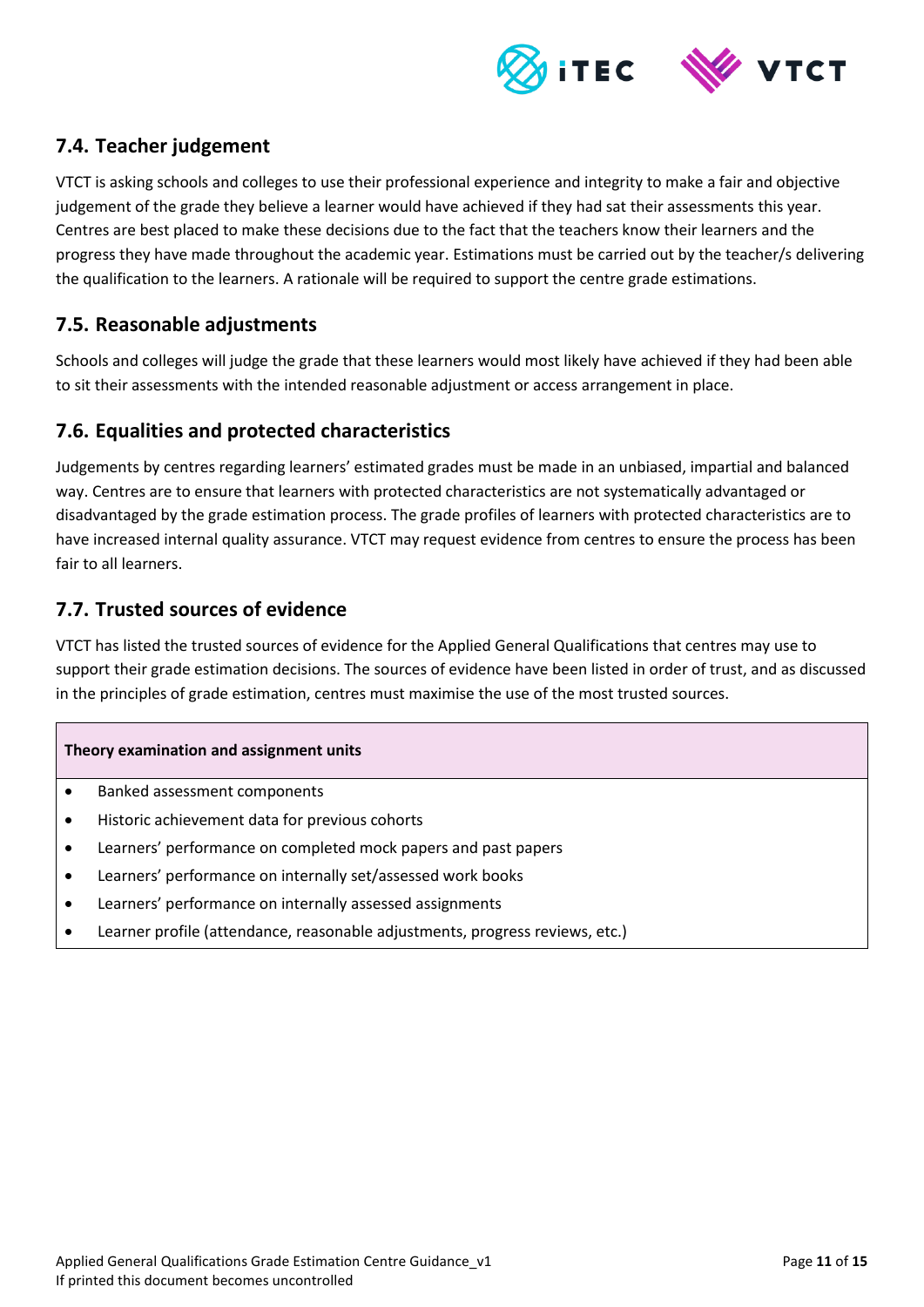

## <span id="page-11-0"></span>**7.8. Rank order**

VTCT is also asking schools and colleges to provide a rank order of learners within each grade for the estimated assessment component. This is because the statistical standardisation process conducted by VTCT will need more granular information than the grade alone.

For example, if a centre has 15 learners on the qualification for whom the centre has given an estimated assessment grade of Merit, the centre should then rank them from 1 to 15, where 1 is the most secure in the grade and 15 being the least secure. It is important to note that tied ranks, that is, giving two learners position 1, will not be allowed.

## <span id="page-11-1"></span>**7.9. Centre declaration**

Each set of centre assessment grades for a subject must be signed off by key members of staff involved in the estimation process. This may include the teacher delivering the qualification and the internal quality assurer. Where a staff member might have a personal interest in a learner (for example as a relative), Heads of Centre should make sure that additional controls are put in place, as appropriate. The Head of Centre will be required to confirm that the estimated assessment grades and the rank order of learners are a true representation of learner performance. In reviewing these estimated assessment grades, the Head of Centre should consider how the distribution of estimated assessment grades compares with grades achieved by the centre in previous years.

VTCT will provide centres with a declaration document to complete when the estimated assessment grades are uploaded to VTCT.

## <span id="page-11-2"></span>**7.10. Sharing data with learners, parents and carers**

Learners, parents and carers will want to know that the process of generating estimated assessment grades is rigorous, objective and fair. Centres must not, under any circumstances, share the centre assessment grades nor the rank order of learners with learners, or their parents/carers or any other individuals outside the centre, before final results have been issued.

Data subjects (learners) are able to request their personal data under Article 15 of the General Data Protection Regulation. However, in respect of personal data such as marks or other information processed by a Data Controller for the purposes of determining results, an exemption from disclosure exists under paragraph 25(2) of the Data Protection Act. This allows Data Controllers (in this case centres) to delay disclosure of such information until after results have been issued.

This is to protect the integrity of teachers' judgements, and to avoid teachers, heads of department, senior leaders or Heads of Centre being put under pressure by learners and parents to submit a grade that is not supported by the evidence. Since the final grades for some or all learners in a centre could be different from those submitted, it also helps to manage learners' expectations.

# <span id="page-11-3"></span>**8. Phase Two – submitting data to VTCT**

Once centres have completed the grade estimation process, centres will need to submit their estimated grades to VTCT. Centres will need to submit grades for all the individual assessment components that have been estimated for their learners. Centres will not be required to estimate the overall qualification grade.

VTCT will release further guidance to support centres in uploading their learners estimated grades. Centres should not try to submit any estimated grades until VTCT has issued specific instructions for this process.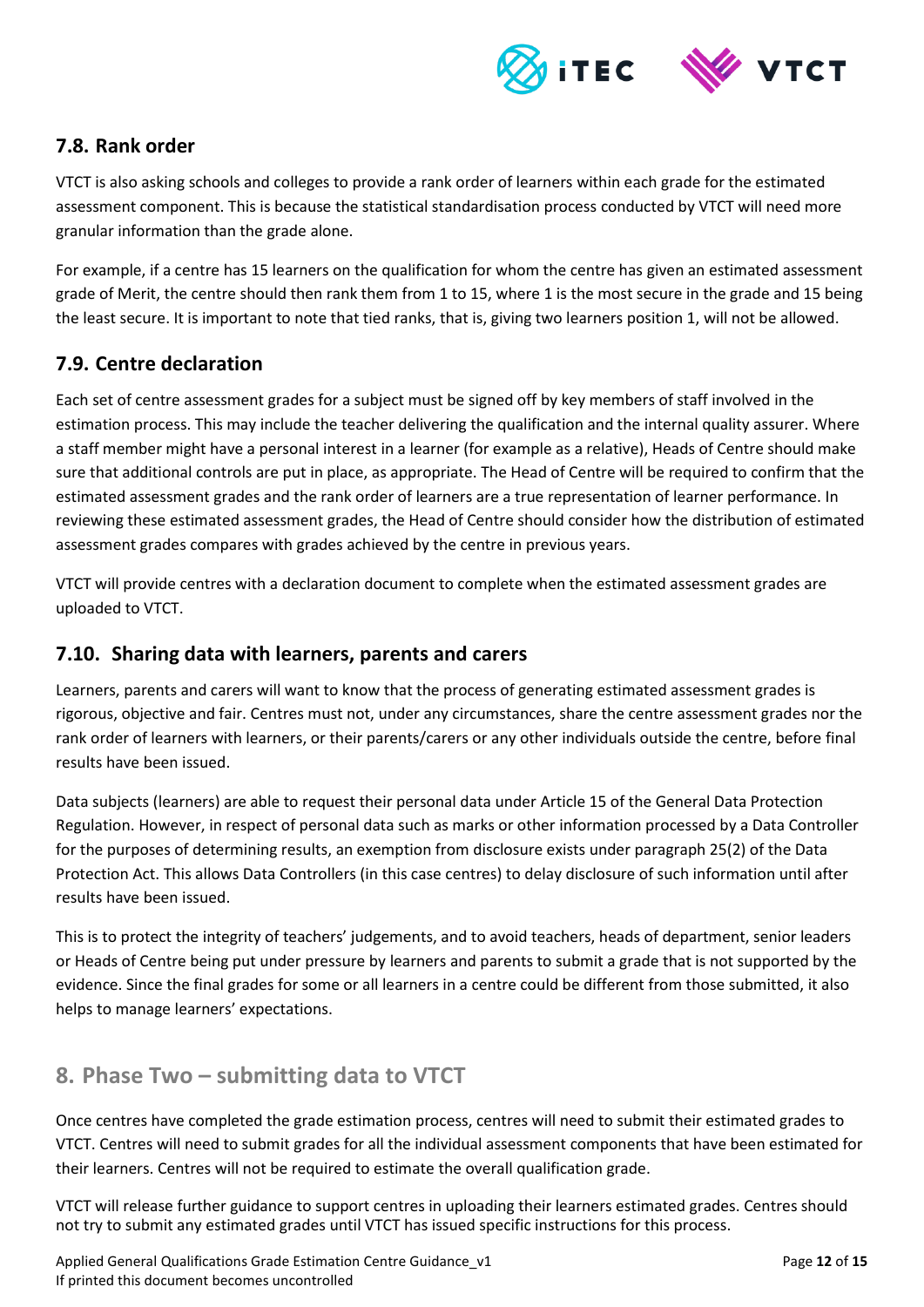

# <span id="page-12-0"></span>**9. Standardisation and Quality Assurance**

Centres will be required to demonstrate a robust internal quality assurance process to support the estimated grades. Centre internal quality assurance activity and VTCT's standardisation and quality assurance activity will be based on risk. VTCT will provide additional documentation for centres to record their internal quality assurance activity.

Some centres may experience more intense scrutiny as part of VTCT's quality assurance process, for example centres in their first year of delivery of the qualification.

## <span id="page-12-1"></span>**9.1. External quality assurance activity**

VTCT's Applied General Qualifications will require an External Quality Assurance (EQA) visit. This visit will take place remotely and will focus on the centre estimated grades for the unit graded and synoptic assessments. The activity will focus on the trusted sources of evidence used to support the centre estimated grades. Centres will be required to demonstrate robust internal quality assurance processes. Centres will be required to maintain records of their internal quality assurance activity. As standard practice, all internal and external quality assurance activity will be based on risk.

## <span id="page-12-2"></span>**9.2. Requirement for extra evidence**

VTCT may make contact with centres during the standardisation and quality assurance process if evidence to support the centre grade estimations is required. This may be applicable if there is either an increase or decrease in the centre grade profile for an assessment component or overall qualification grade.

## <span id="page-12-3"></span>**9.3. Analysis of data**

VTCT will review and analyse assessment component data submitted for each centre and the overall cohort qualification grade profile. VTCT will be analysing and interrogating unusual patterns within the data and variations from what VTCT has typically seen in previous assessment series.

VTCT will review this data against the following:

- Historic centre achievement for unit/s and qualification
- Historic VTCT held cohort achievement for unit/s and qualification
- Volume of entries for summer assessment series compared to historic data
- <span id="page-12-4"></span>Volume of entries for internally assessed components compared to historic data

# **10. Issuing of results and certificate claims**

VTCT will be releasing the results for learners in line with the published dates in the 'Key Dates' document. Centres will claim learner certificates following the standard process for the qualification. VTCT encourages our centres to submit certificate claims promptly.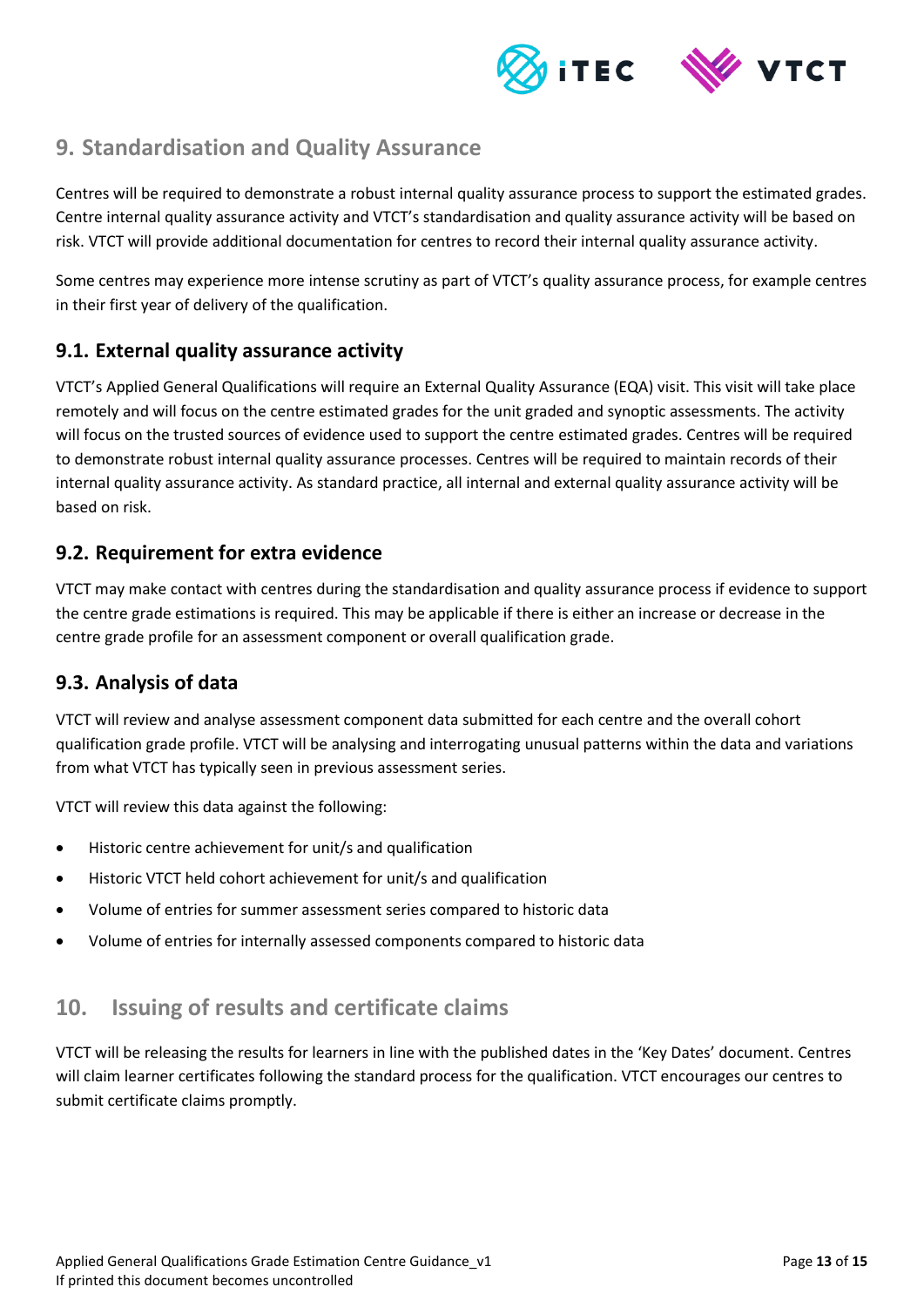

# <span id="page-13-0"></span>**11. Appeals**

Learners who feel that their grades from the summer do not reflect their ability will have the opportunity to retake their assessments in the autumn series or in summer 2021. If they choose to do this, both grades will stand. VTCT's 'Enquiries and appeals policy and procedures' document is our standard policy for enquiries about results and appeals against assessment decisions. In addition, there will be a special appeals process for learners once estimated results have been released by VTCT.

Ofqual's 'Exceptional Regulatory Framework' sets out a learners' right to appeal if the relevant process was not followed correctly by the awarding organisation. Learners will not be able to appeal against teacher judgements.

# <span id="page-13-1"></span>**12. Contingency windows**

VTCT has contingency assessment windows planned for autumn to support completion of delayed learners or for learners who wish to retake an assessment component. Please see the 'Key Dates' document on the qualifications page of the website for the most up to date information.

# <span id="page-13-2"></span>**13. Further advice and guidance**

The following resources will be made available to support centres through the grade estimation process:

- Instructions for completing the Phase One Data Collection for learner profiles
- A further webinar to support centres in scheduling learners and submitting estimated grades to VTCT will take place w/c 1st June
- All webinars will be uploaded to the VTCT website (centre log-in required)
- FAQs following the webinar will be published with the webinar slides
- For further enquiries please contact customersupport@vtct.org.uk